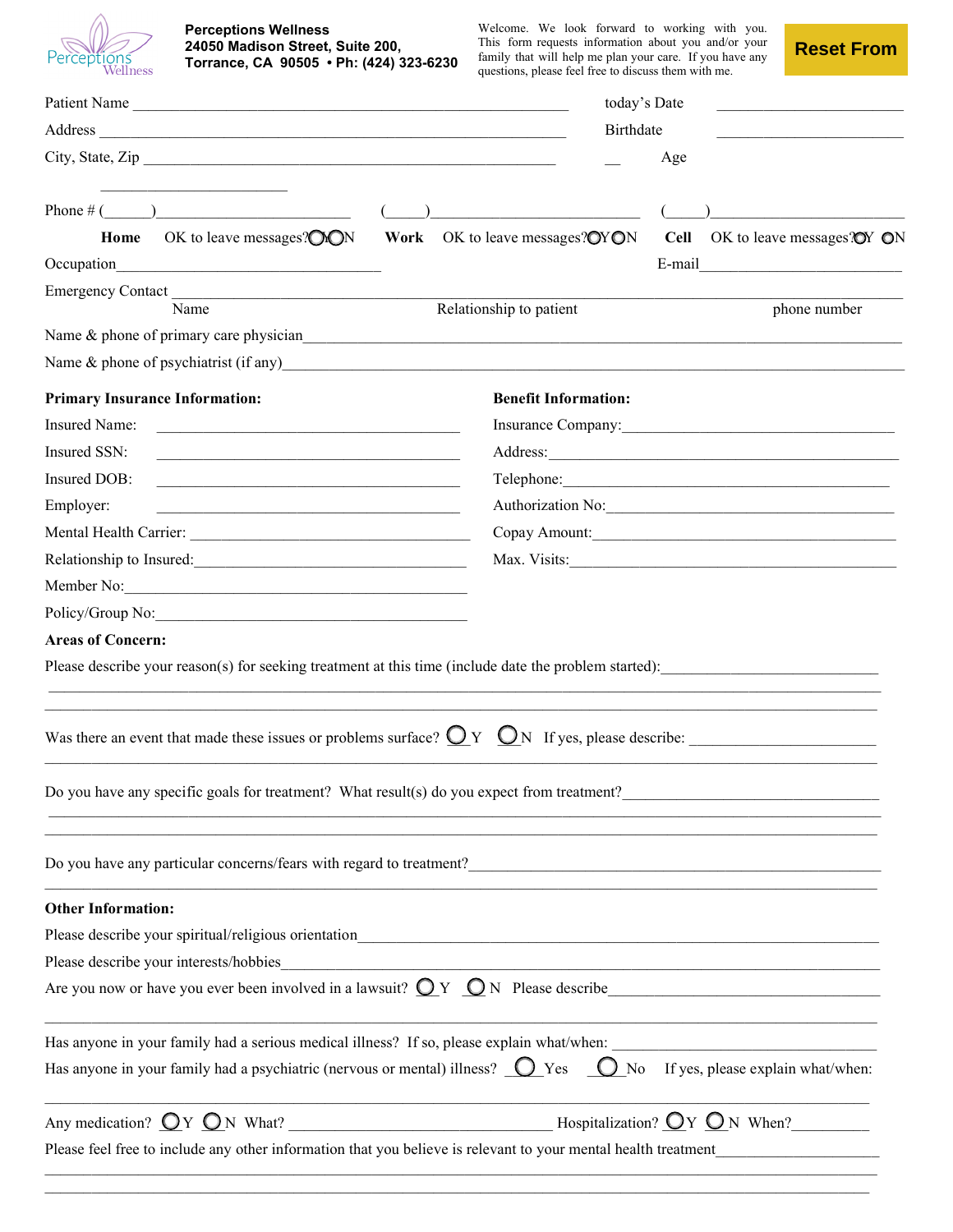| <b>NO PROBLEM</b><br>$\mathbf{1}$ | <b>MILD PROBLEM</b><br>$\boldsymbol{2}$ | <b>MODERATE PROBLEM</b><br>$\mathbf{3}$ | <b>SEVERE PROBLEM</b><br>4 |
|-----------------------------------|-----------------------------------------|-----------------------------------------|----------------------------|
| Anger/temper                      | Diet                                    | Motivation                              | Headaches                  |
| Depression                        | Anxiety                                 | Controlling stress                      | Loss of loved one          |
| Problems at school                | Problems at work                        | Lack of friends                         | Loneliness                 |
| Problems coping                   | Abuse/victimization                     | Financial problems                      | Legal matters              |
| Panic                             | Concentration                           | Sleep                                   | Fears                      |
| Body Image                        | Nightmares                              | Energy                                  | Divorce/Separation         |
| Marriage/Relationship issues      | Sexuality/Sexual issues                 | Family conflict                         | Behavioral problems        |
| Drug/alcohol habit                | Relaxation                              | ADD/ADHD                                | Shyness                    |
| Self-control                      | My thoughts                             | <b>Eating Disorder</b>                  | Being a parent             |

Are there any compulsive/repetitive behaviors or thoughts that are of concern to you and/or the people close to you? (i.e., overeating, Hoarding, checking, counting, washing, illness-related, thoughts of harming someone, sexual behavior, etc.)?  $\bigcup Y$ es  $\bigcup N$ o If yes, please describe:  $\frac{1}{2}$ 

 $\_$  ,  $\_$  ,  $\_$  ,  $\_$  ,  $\_$  ,  $\_$  ,  $\_$  ,  $\_$  ,  $\_$  ,  $\_$  ,  $\_$  ,  $\_$  ,  $\_$  ,  $\_$  ,  $\_$  ,  $\_$  ,  $\_$  ,  $\_$  ,  $\_$  ,  $\_$  ,  $\_$  ,  $\_$  ,  $\_$  ,  $\_$  ,  $\_$  ,  $\_$  ,  $\_$  ,  $\_$  ,  $\_$  ,  $\_$  ,  $\_$  ,  $\_$  ,  $\_$  ,  $\_$  ,  $\_$  ,  $\_$  ,  $\_$  ,

# **MEDICAL**

| <b>Type</b> | <b>Dosage</b> | <b>Start Date</b> | Prescribing M.D.                                                                                                                   | <b>Phone No.</b> |
|-------------|---------------|-------------------|------------------------------------------------------------------------------------------------------------------------------------|------------------|
|             |               |                   |                                                                                                                                    |                  |
|             |               |                   |                                                                                                                                    |                  |
|             |               |                   |                                                                                                                                    |                  |
|             |               |                   | Alternative treatments                                                                                                             |                  |
| Allergies   |               |                   |                                                                                                                                    |                  |
|             |               |                   |                                                                                                                                    | Treatment        |
|             | Type          | Severity          |                                                                                                                                    | Treatment        |
|             |               |                   | Please list any over-the-counter medications you currently use such as vitamins, sleeping/diet pills, aspirin/pain relievers, etc. |                  |

**Please indicate & rate the severity (1-4) of the following issues or problems you would like to work on in treatment:**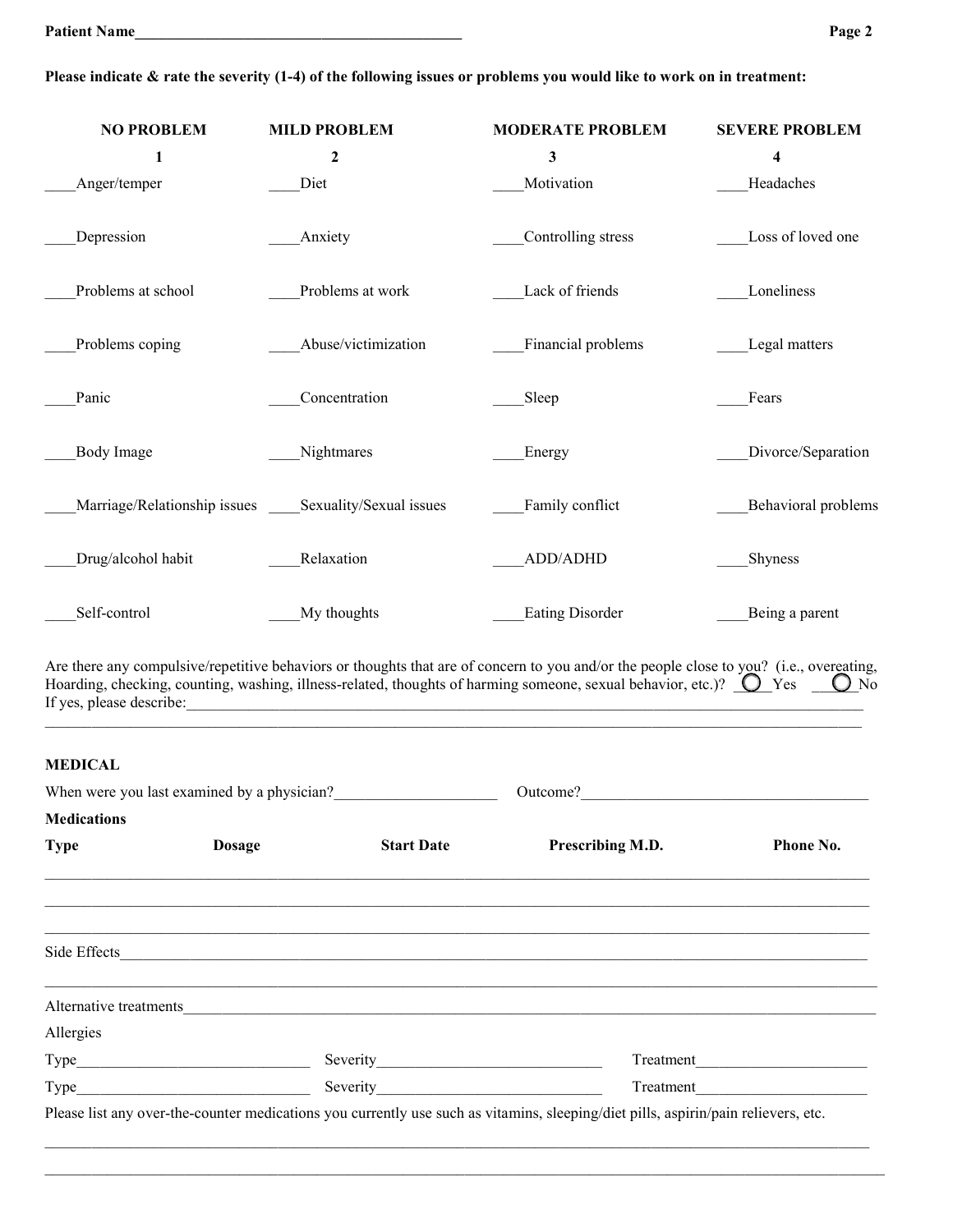|                                                                                                                                                                                                     |                                                                                                                                                                                                            |                                                                    |                                                                      |                                                                     | Page 3                                                                                                                                                                                                                                                                                                                                                                                          |
|-----------------------------------------------------------------------------------------------------------------------------------------------------------------------------------------------------|------------------------------------------------------------------------------------------------------------------------------------------------------------------------------------------------------------|--------------------------------------------------------------------|----------------------------------------------------------------------|---------------------------------------------------------------------|-------------------------------------------------------------------------------------------------------------------------------------------------------------------------------------------------------------------------------------------------------------------------------------------------------------------------------------------------------------------------------------------------|
| <b>IMMEDIATE FAMILY</b>                                                                                                                                                                             |                                                                                                                                                                                                            |                                                                    |                                                                      |                                                                     |                                                                                                                                                                                                                                                                                                                                                                                                 |
| LIST MEMBERS OF YOUR FAMILY OR OTHERS WITH WHOM YOU LIVE:                                                                                                                                           |                                                                                                                                                                                                            |                                                                    |                                                                      |                                                                     |                                                                                                                                                                                                                                                                                                                                                                                                 |
| Name(s)                                                                                                                                                                                             | Age                                                                                                                                                                                                        | Relationship                                                       |                                                                      |                                                                     | Occupation                                                                                                                                                                                                                                                                                                                                                                                      |
|                                                                                                                                                                                                     |                                                                                                                                                                                                            |                                                                    |                                                                      |                                                                     |                                                                                                                                                                                                                                                                                                                                                                                                 |
| <b>Marital Status</b>                                                                                                                                                                               | <b>Intimate Relationship</b>                                                                                                                                                                               |                                                                    |                                                                      |                                                                     | List minor children NOT living in same household                                                                                                                                                                                                                                                                                                                                                |
| $\bigcirc$ single, never married<br>$\Omega$ engaged $\_\_\$ mos.<br>$\overline{\mathbf{O}}$ married $\overline{\mathbf{V}}$ yrs.                                                                   | $\bigcirc$ never been in serious relationship<br>$\bigcirc$ not currently in relationship<br>$\bigcirc$ currently in serious relationship<br><b>Relationship satisfaction</b>                              |                                                                    | Name                                                                 | Age<br>Sex                                                          | Relationship                                                                                                                                                                                                                                                                                                                                                                                    |
| $\overline{O}$ separated ___ yrs.<br>O divorce in process __ mos.<br>$\bigcirc$ live-in for _______ yrs.<br>$\overline{O}$ prior marriages (self)<br>$\bullet$ prior marriages (partner)            | very satisfied w/relationship<br>O<br>$\bigcirc$ satisfied with relationship<br>$\bigcirc$ somewhat satisfied w/relationship<br>$\bigcirc$ dissatisfied w/relationship<br>very dissatisfied w/relationship |                                                                    |                                                                      |                                                                     | Frequency of visitation of above:                                                                                                                                                                                                                                                                                                                                                               |
|                                                                                                                                                                                                     |                                                                                                                                                                                                            |                                                                    |                                                                      |                                                                     |                                                                                                                                                                                                                                                                                                                                                                                                 |
| Present during childhood:<br>Present<br>Entire<br>Childhood<br>Mother<br>Father<br>Stepmother<br>Stepfather<br>Brother(s)<br>Sister(s)<br>SUBSTANCE USE HISTORY (check all that apply for patient): | <b>Not</b><br>Family alcohol/<br>Present<br>Drug Abuse<br>part of<br>present<br>History:<br>childhood<br>at all                                                                                            | Father<br>Mother<br>Grandparent<br>Sibling(s)<br>Other             | Stepparent/Live-In<br>Jncle(s)/Aunt(s)<br>Spouse/Partner<br>Children |                                                                     | Parents' current marital status:<br>married to each other<br>separated for <u>seems</u> years<br>divorced for _____ years<br>mother remarried ______ times<br>father remarried<br>times<br>mother involved with someone<br>father involved with someone<br>mother deceased for<br>years<br>age of patient at mother's death _<br>Trather deceased for years<br>Age of patient at father's death |
| Self-Perception of substance use:<br><b>Amount</b><br>none<br>Occasional/social<br>Problem use<br>Dependent<br>don't want to stop<br>Addicted/Cannot stop<br>Motivated to stop                      | <b>Substances used:</b><br>lalcohol<br>amphetamines/speed<br>barbiturates/downers<br>cocaine/crack<br>hallucinogens (LSD, etc.)<br>inhalants (glue, etc.)<br>marijuana or hashish                          |                                                                    | First use age                                                        | Last use age                                                        | Current?<br>Frequency                                                                                                                                                                                                                                                                                                                                                                           |
| <b>Previous treatment:</b><br>12-Step<br>Out Patient<br>In Patient                                                                                                                                  | PCP/Ecstasy<br>prescription drugs<br>nicotine/cigarettes<br>caffeine<br>other                                                                                                                              |                                                                    |                                                                      |                                                                     |                                                                                                                                                                                                                                                                                                                                                                                                 |
| Physical/mental consequences of substance use (check all that apply):                                                                                                                               |                                                                                                                                                                                                            |                                                                    |                                                                      |                                                                     |                                                                                                                                                                                                                                                                                                                                                                                                 |
| Outpatient $(age(s))$<br>Inpatient (age(s)<br>12-step program $(age(s))$<br>stopped on own (age(s)                                                                                                  |                                                                                                                                                                                                            | hangovers<br>seizures<br>withdrawal symptoms<br>medical conditions | $\Box$ binges<br>overdose                                            | blackouts<br>arrests/DUI<br>sleep disturbances<br>tolerance changes | job loss<br>assaults                                                                                                                                                                                                                                                                                                                                                                            |

|                         | . |
|-------------------------|---|
| other $(\text{age}(s))$ |   |
|                         |   |

- 
- $\Box$  other (age(s) example the contract of the contract of the contract of the contract of the contract of the contract of the contract of the contract of the contract of the contract of the contract of the contract of th

Describe:  $\Box$  loss of control of amt used  $\Box$  other  $\Box$